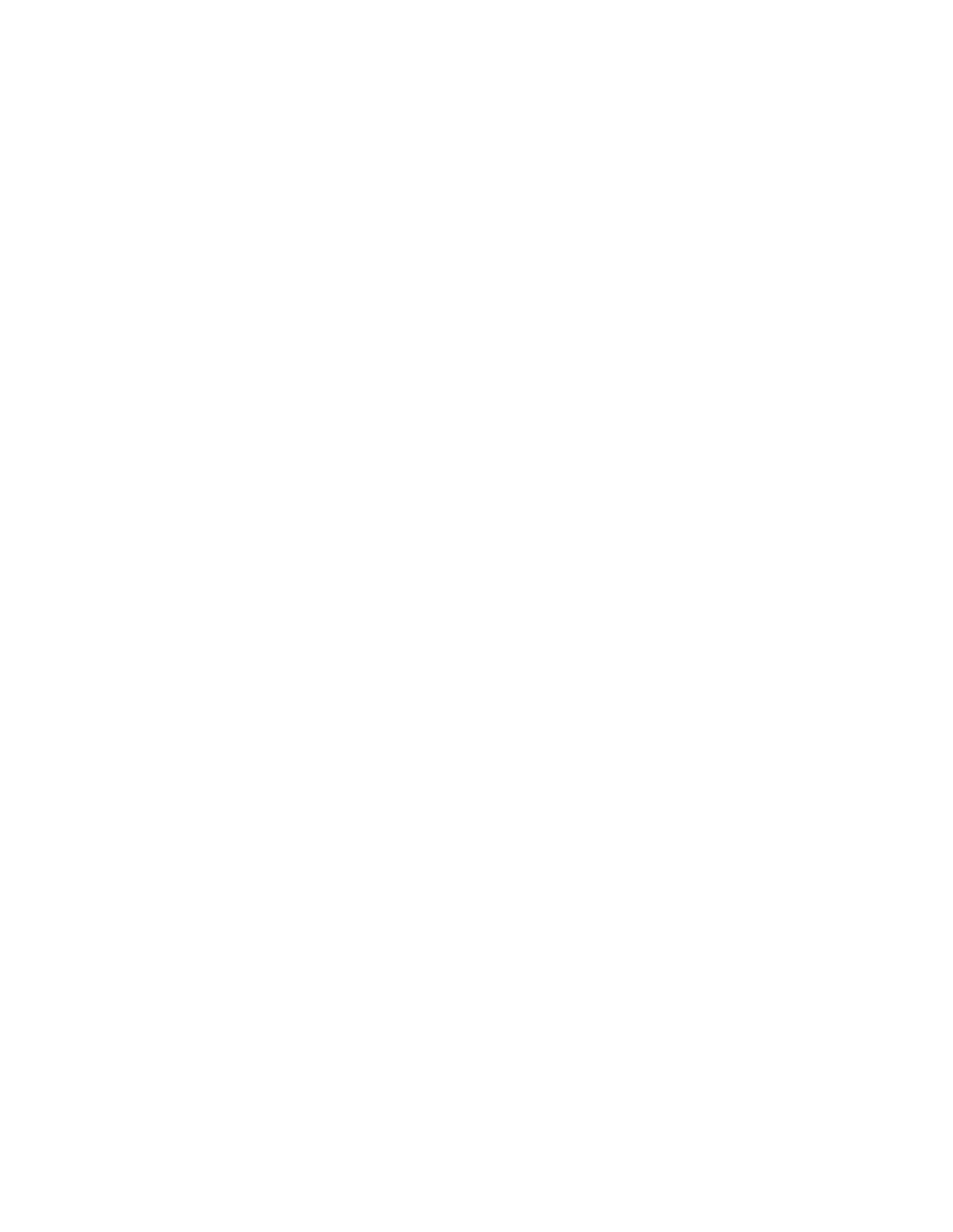## **Contents**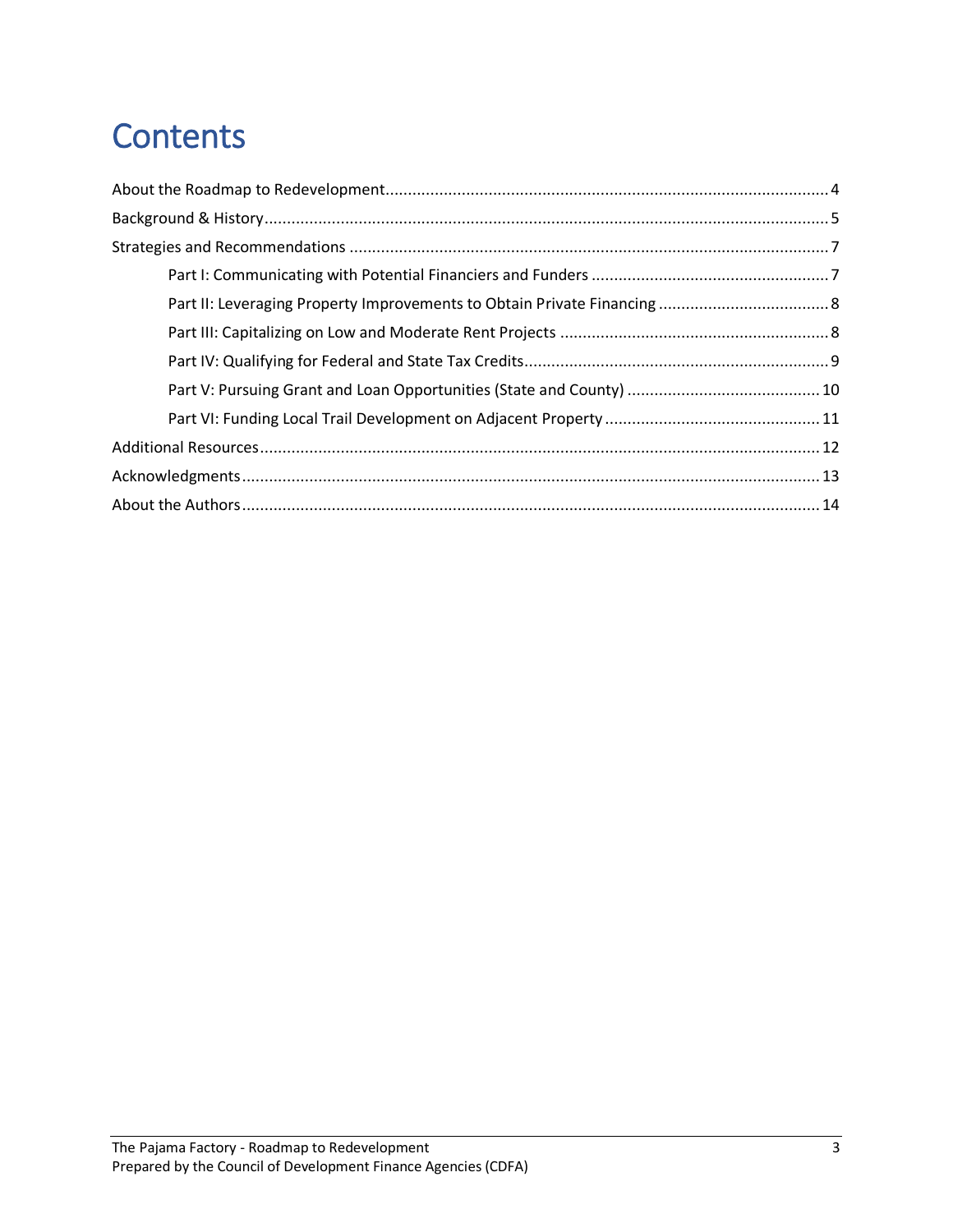## <span id="page-3-0"></span>About the Roadmap to Redevelopment

The *Roadmap to Redevelopment* is a product of the [CDFA Brownfields Technical Assistance Program,](http://www.cdfa.net/cdfa/cdfaweb.nsf/0/AE4DCA6EF6C10A3788257D7000567D43#top) which is funded through a grant from the U.S. Environmental Protection Agency (EPA). The program provides technical assistance to brownfields communities on redevelopment finance. For communities that require detailed, hands-on assistance for their redevelopment efforts, CDFA Brownfields Project Response Teams comprised of CDFA staff and technical assistance partners are available to conduct site visits and offer financing strategies. The goal of these visits is to provide communities with specific, actionable steps that can transform brownfields into economically-productive sites in accordance with the goals and plans of the community. CDFA will coordinate 36 Brownfields Project Response Teams over the life of the program.

The *Roadmap to Redevelopment* was developed through a multi-day process that included interviews with numerous stakeholders from the government, business, and non-profit sectors. The strategies provided are based on the input of development finance experts, CDFA staff, and the interests of stakeholder groups gathered during the Project Response Team site visit. This report provides a framework for financing the redevelopment of a former garment factory site into a mixed-use property featuring artist lofts, studios, and ground floor commercial space.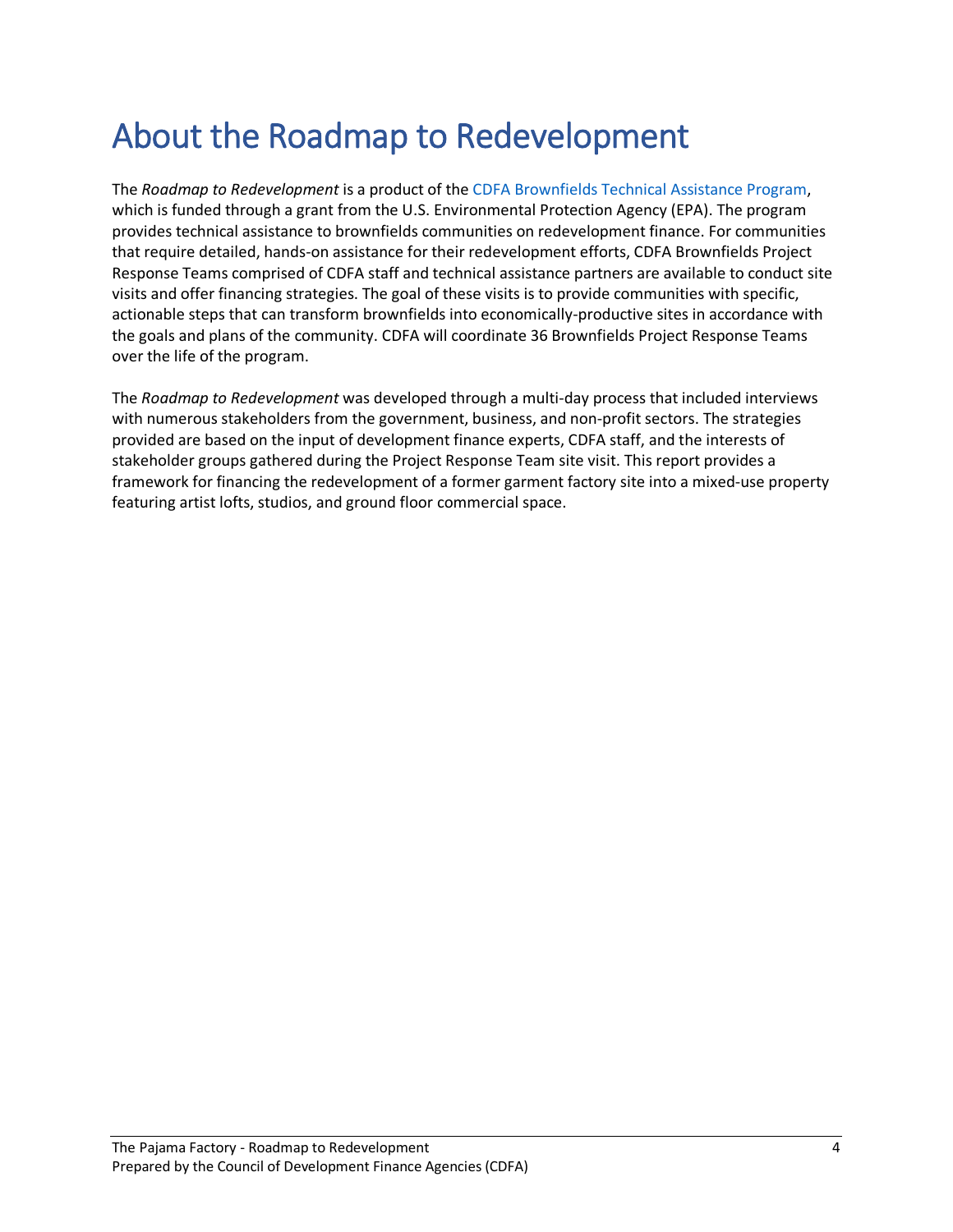## <span id="page-4-0"></span>Background & History

The Pajama Factory is a historic complex consisting of eight interconnected masonry buildings totaling 300,000 square feet of floor area. The four-acre site is located in the Brodart Neighborhood Improvement Area<sup>[1](#page-4-1)</sup> near Penn College campus and approximately 1.5 miles west of downtown Williamsport, Pennsylvania.



*Arial View of The Pajama Factory.* 

The factory was built in phases between 1883 and 1919 by the Lycoming Rubber Company, a subsidiary of the U.S. Rubber Company, which was one of the largest manufacturers of rubber goods in the U.S. at the time. The Lycoming division made tennis shoes, gym and yachting shoes, as well as some miscellaneous rubber related products. After 1932, the Rubber Company moved out due to a decline in product demand. The Weldon Pajama Company leased the space in the building beginning in 1934 and purchased the entire complex in 1951. It became one of the largest pajama factories in the world and until 1979, various companies utilized the space including pajama, underwear, and shoe manufacturers. Since the factory closing in 1979, the buildings have been mostly vacant. In 2008, Mark and Suzanne Winkelman purchased the complex, renamed it the Pajama Factory, and formed PJ Holdings LLC, with the goal of establishing a vibrant, diverse, and creative artist community. In addition to being co-owner, Mark Winkelman is also the executive director of PJ Holdings and the developer of the Pajama Factory.

Winkelman has made substantial improvements to the property since purchasing it in 2008, but financing constraints have limited the number of artist studios and residential units that he is able to complete during any phase of construction. He has had difficulty obtaining bank financing that allows him to undertake large-scale construction, so progress has been slow but steady. To date, he has completed the renovation of approximately 40 percent of the total floor area, or about 110,000 square feet. The completed construction has resulted in 115 units ranging from 600 to 2,000 square feet (both residential and work studios). The completed units are fully occupied and another 36 units are currently under construction.

<span id="page-4-1"></span> $1$  The Neighborhood Improvement Program targets housing improvements and community reinvestment in the City's core neighborhoods.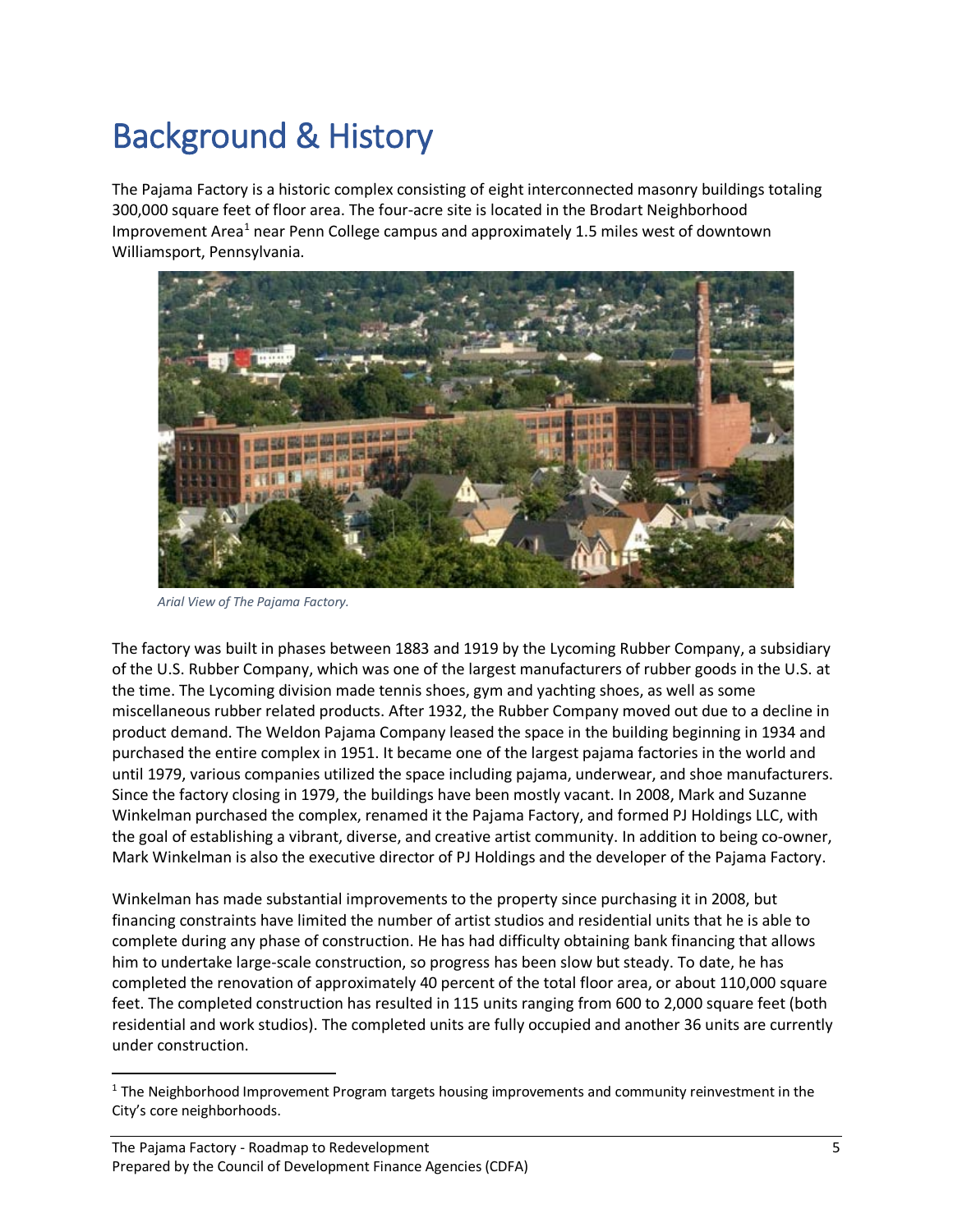The Pajama Factory houses commercial tenants on the ground floor including a coffee shop, a bicycle shop aimed at providing affordable bicycles to the community, and a 501(c)(3) called Factory Works. Factory Works was founded in 2011 with a goal to support artists, artisans, and small businesses. In 2014, Factory Works established a woodshop, clay studio, darkroom, and gallery; the non-profit also sponsors an annual artist-in-residence program every summer. A large courtyard space is an amenity enjoyed by residents and available to host community barbeques, exhibitions, farmers markets, and other events.

The development plan for the remaining 60 percent of the total floor area includes more commercial space on the ground floor to potentially serve as community non-profit space, artist workshops, a public lobby, and gallery. Future retail development is also expected. The upper levels (second-fourth floors) are continuing to be built out and will consist of additional artist studios and 1 and 2-bedroom for rent loft residences (up to 2,000 square feet). The fifth and highest level will be developed as 1 and 2 bedroom condominium units with an option to expand to over 2,000 square feet depending on market demand.

With a total of 300,000 square feet and five stories to work with, the developer has plenty of room to carry out his vision for the space while being flexible in meeting the demand from the community. Over 100 individuals are presently on a waiting list for residential apartments or studio space, while excitement is brewing about a potential expansion of Factory Works. While a step-by-step approach to redevelopment has been successful so far, the developer is interested in obtaining financing that would allow him to accelerate the renovation of the complex and provide more retail opportunities on this site, including a restaurant. The strategies in this report are intended to assist the developer in obtaining additional financing resources and include both public and private financing options.



*View of Courtyard at Pajama Factory*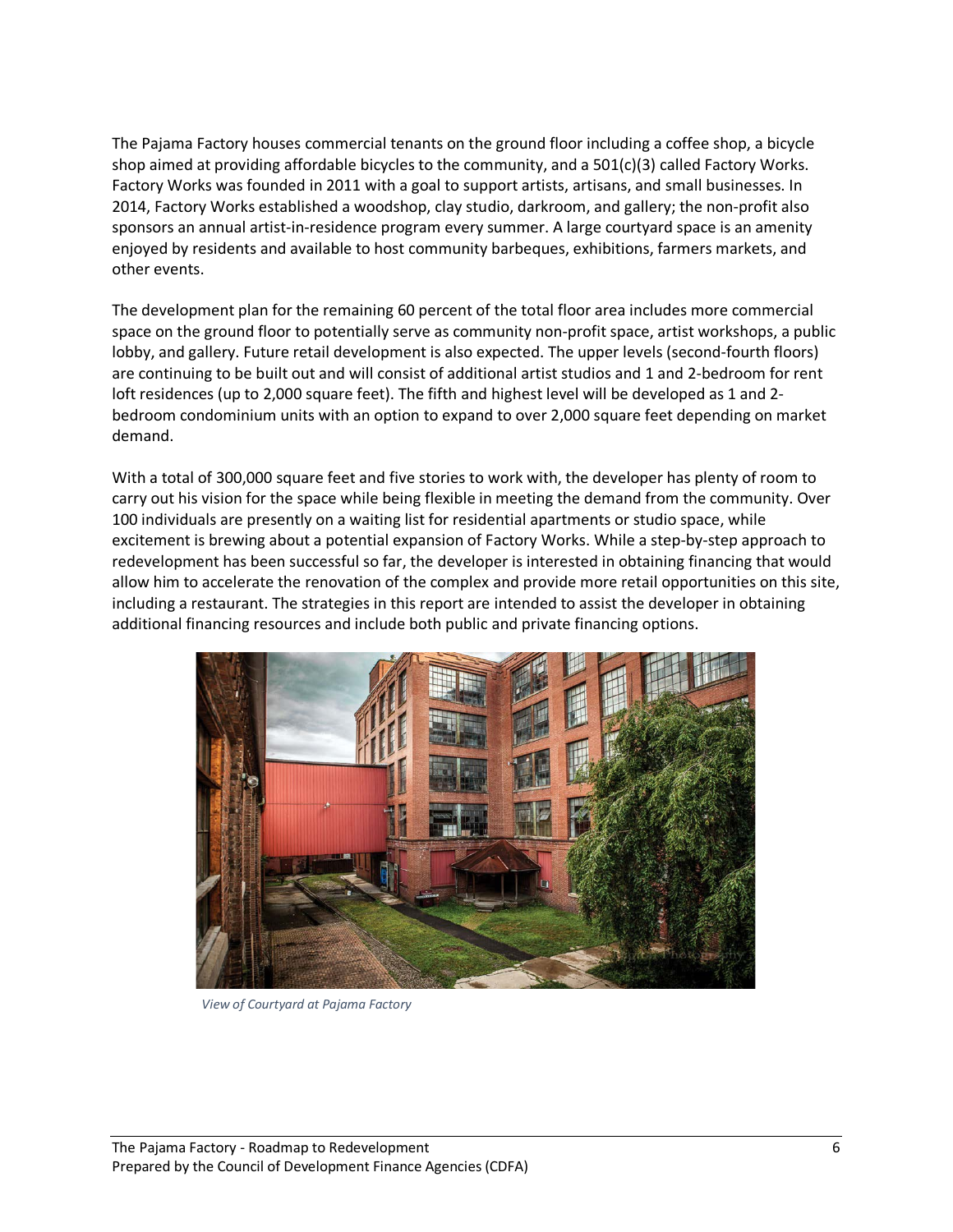## **The Pajama Factory Roadmap to Redevelopment**

### <span id="page-6-0"></span>Strategies and Recommendations

#### <span id="page-6-1"></span>Part I: Communicating with Potential Financiers and Funders

A clear and cohesive vision for the Pajama Factory development will go a long way to gain support for the project, regardless of the type of financing that is pursued. In addition to being able to share with potential funders evidence of the improvements that have already been made to the building, it is critical to communicate the plan for the remaining building renovations as specifically as possible. This may include developing projections on revenue after project completion and seeking out commitments from future tenants.

#### i. Update Development Plan

The original development plan for the Pajama Factory included a timeline that anticipated completion in 2016. The developer should work with a consultant to strategically define the next development phases of the Pajama Factory and update estimated completion dates for remaining phases. One suggestion might be to divide the project concepts and costs into categories (e.g., residential, commercial, non-profit) in order to separate the cost and potential revenue by type of use. This may simplify the process of requesting funding for a specific use, and will help to identify where the development gaps exist. A detailed development plan will be a critical contextual component in garnering support from the public, potential partners, lenders, and other investors.

ii. Framing the Project to Highlight Public Benefits

This project has many unique community-supporting attributes aside from providing affordable housing to artists. The non-profit, Factory Works, has the potential to expand into a community makerspace to offer training in a variety of crafts and trades; a number of existing small businesses and future retail opportunities will contribute positively to the local economy; a number of green features will be incorporated into the design to provide a sustainable, energy efficient environment. By highlighting specific features or organizations and telling the story of the opportunities available, the project may be better aligned with appropriate funding sources, many of which are described below.

iii. Explore Partnership with Penn College

A leader in applied technology education, Penn College is both a leading technology institute and community college in Williamsport. With the shared mission of producing future innovators, designers, and creators, Penn College may be interested in partnering with Factory Works and/or Pajama Factory LLC to expand the existing workshop into a makerspace designed around specific programs and trades.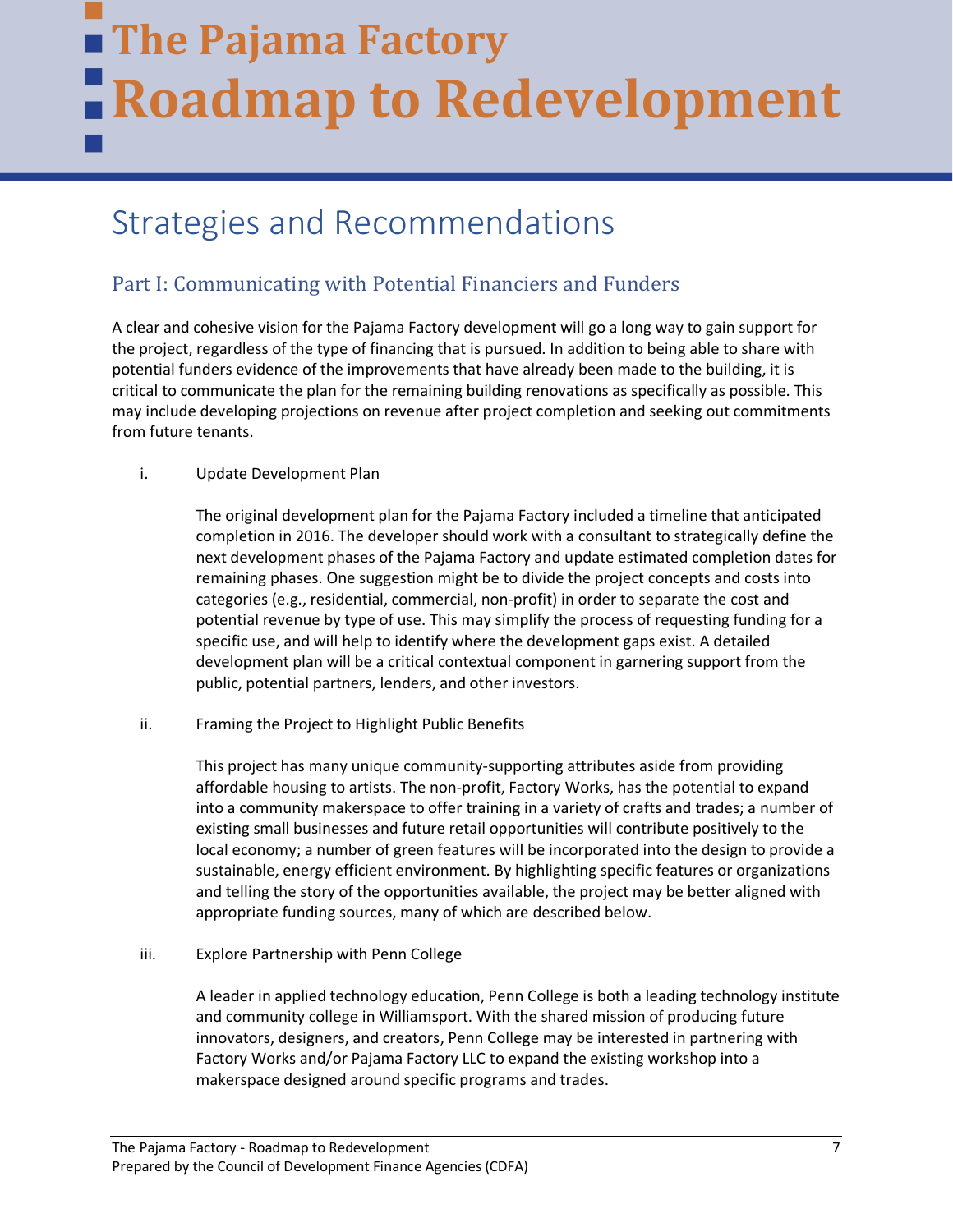### <span id="page-7-0"></span>Part II: Leveraging Property Improvements to Obtain Private Financing

The Pajama Factory property has not been appraised since construction began. In order to capture the value of the improvements and renovations made to the buildings over the last eight years, the developer should request an appraisal to determine the current market value of the buildings. He may have enough equity in the property to obtain bank financing. The developer has recently secured a \$1M line of credit for construction through a private investor, which may qualify as a guarantee or collateral for the loan. A local or regional bank is more likely to approve such a loan than a national bank. Obtaining private financing will enable the Pajama Factory to expedite major renovations and projects, such as completing additional studios or apartments and modernizing heating and cooling systems.

#### <span id="page-7-1"></span>Part III: Capitalizing on Low and Moderate Rent Projects

The rents currently being charged for new residential units at the Pajama Factory already fall very near the affordability requirements for many low-income housing programs and that trend is likely to continue. Committing to a specific number of affordable units could be a strategy that will allow him to qualify for federal and state housing programs.

i. Low Income Housing Tax Credit (LIHTC)

The Low-Income Housing Tax Credit (LIHTC) program finances the construction, rehabilitation, and preservation of affordable housing by providing a tax incentive to encourage developers to create more affordable units. The program was established in 1986 and is now one of the largest financing sources of affordable housing in the United States. LIHTCs are allocated to each state using a per capital formula. In Pennsylvania, the Governor has selected the Pennsylvania Housing and Finance Agency as the allocating agency.

LIHTCs are normally classified as either a 4 or 9 percent tax credit, meaning for each 10 years, the tax credit equals roughly 4 and 9 percent of a project's qualified basis (cost of construction). The 9 percent tax credit is highly competitive within Pennsylvania, while the 4 percent LIHTC are more likely to be awarded for a project like the Pajama Factory, assuming all of the qualifications are met. The developer should work closely with Lycoming County when applying for the LIHTC, as projects that the County prioritizes are more likely to be awarded.

ii. Pennsylvania Housing Affordability and Rehabilitation Enhancement Fund (PHARE)

The Pennsylvania Housing Finance Agency operates an indirect federal subsidy used to finance the rehabilitation of low-income affordable rental housing. Eligible uses under the PHARE program include homeowner or rental rehabilitation, new construction, blight removal, and various other housing and home-improvement activities. The PHARE program has a specific goal that a minimum of 30 percent of the grant funds be used to assist households below 50 percent of the median area income (MAI) for Lycoming County (2018 MAI =  $$66,700$ ; 50% MAI =  $$33,350$ ).<sup>[2](#page-7-2)</sup> The PHARE fund is capitalized through a variety of

<span id="page-7-2"></span> $\overline{2}$ <sup>2</sup>http://www.lyco.org/Portals/1/PlanningCommunityDevelopment/Documents/Community%20Dev/Application\_In formation\_and\_Instructions.pdf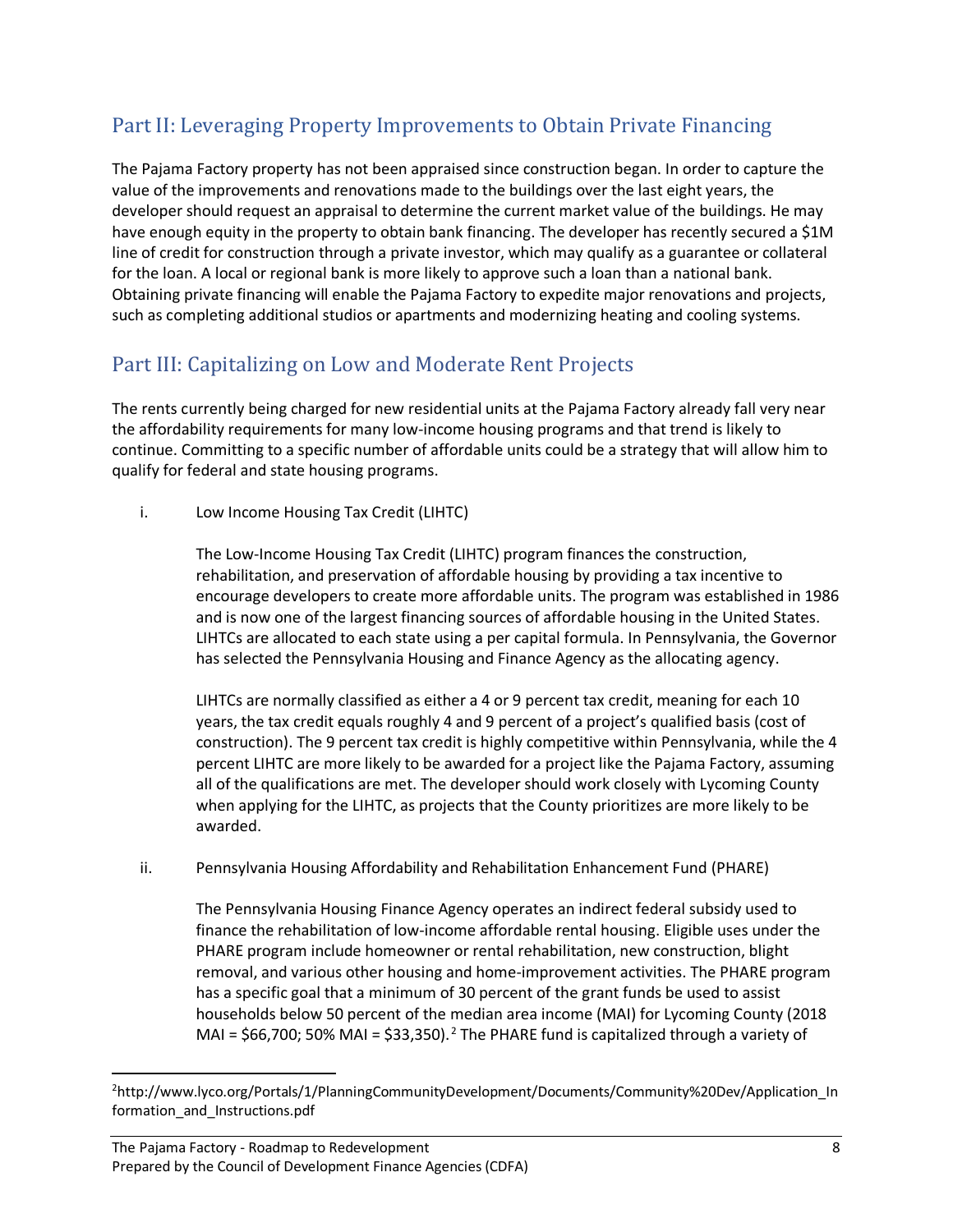sources including the National Housing Trust Fund, Realty Transfer Tax Fund, and the Marcellus Shale Impact Fee<sup>[3](#page-8-1)</sup>. The fund is intended to be used as gap financing for housing projects, and is more likely to be awarded if/when the developer can demonstrate financing for the bulk of the project. These funds should be pursued once initial financing for the next housing construction phase (or all phases) has been secured. Again, the developer should work closely with Lycoming County to gain support of the project. The County collects PHARE applications each year for local projects and then makes submissions to the State for supported projects. The developer should begin to prepare a request now and garner support for a 2019 PHARE application.

#### <span id="page-8-0"></span>Part IV: Qualifying for Federal and State Tax Credits

#### i. Federal Historic Tax Credits

A 20 percent income tax credit on eligible costs is available for the rehabilitation of historic, income-producing buildings that are determined by the Secretary of the Interior, through the National Park Service, to be "certified historic structures." [4](#page-8-2) The Pajama Factory was recently placed on the National Register of Historic Places, certifying its eligibility for the program. Under the existing system, developers use the credit to offset their federal corporate tax liability, or they can transfer the credit to corporate investors in exchange for a share of ownership. The rehabilitation work must be completed in accordance with the Secretary of the Interior's Standards for Rehabilitation. The Standards are to be applied to specific rehabilitation projects in a reasonable manner, taking into consideration economic and technical feasibility.<sup>[5](#page-8-3)</sup>

ii. Pennsylvania Historic Preservation Tax Credit

The State's historic tax credit program largely follows the federal program guidelines as described above. Pennsylvania's Historic Preservation Tax Credit (HPTC) provides tax credits to qualified taxpayers who will be completing the restoration of a qualified historic structure into an-income producing property. The tax credits awarded to a qualified taxpayer shall not exceed 25 percent of the qualified expenditures as determined by the application in connection with the completed project. The total tax credits awarded to a qualified taxpayer may not exceed \$500,000 in any fiscal year.<sup>[6](#page-8-4)</sup>

<span id="page-8-1"></span><sup>&</sup>lt;sup>3</sup> The Marcellus Legacy Fund was created by Act 13 of 2012 to provide for the distribution of unconventional gas well impact fees to counties, municipalities and commonwealth agencies. The fund has an annual allocation of \$5M into the PHARE program with the potential for additional revenues when funds remain following eligible disbursement to qualifying municipalities. These funds are made available to counties experiencing natural gas well drilling though a competitive application process. Since 2012, Lycoming County has secured \$7.6M in PHARE funds through this process.

<span id="page-8-2"></span><sup>4</sup> Tax Credit Finance Resource Center. (n.d.). Retrieved from:

https://www.cdfa.net/cdfa/cdfaweb.nsf/resourcecenters/taxcredits.html

<span id="page-8-3"></span><sup>5</sup> National Park Services. (n.d.). Secretary's Standards for Rehabilitation. Retrieved from:

https://www.nps.gov/tps/standards/rehabilitation.htm.

<span id="page-8-4"></span><sup>6</sup> Pennsylvania Department of Community and Economic Development. (n.d.) Historic Preservation Tax Credit. Retrieved from: https://dced.pa.gov/programs/historic-preservation-tax-credit-hptc/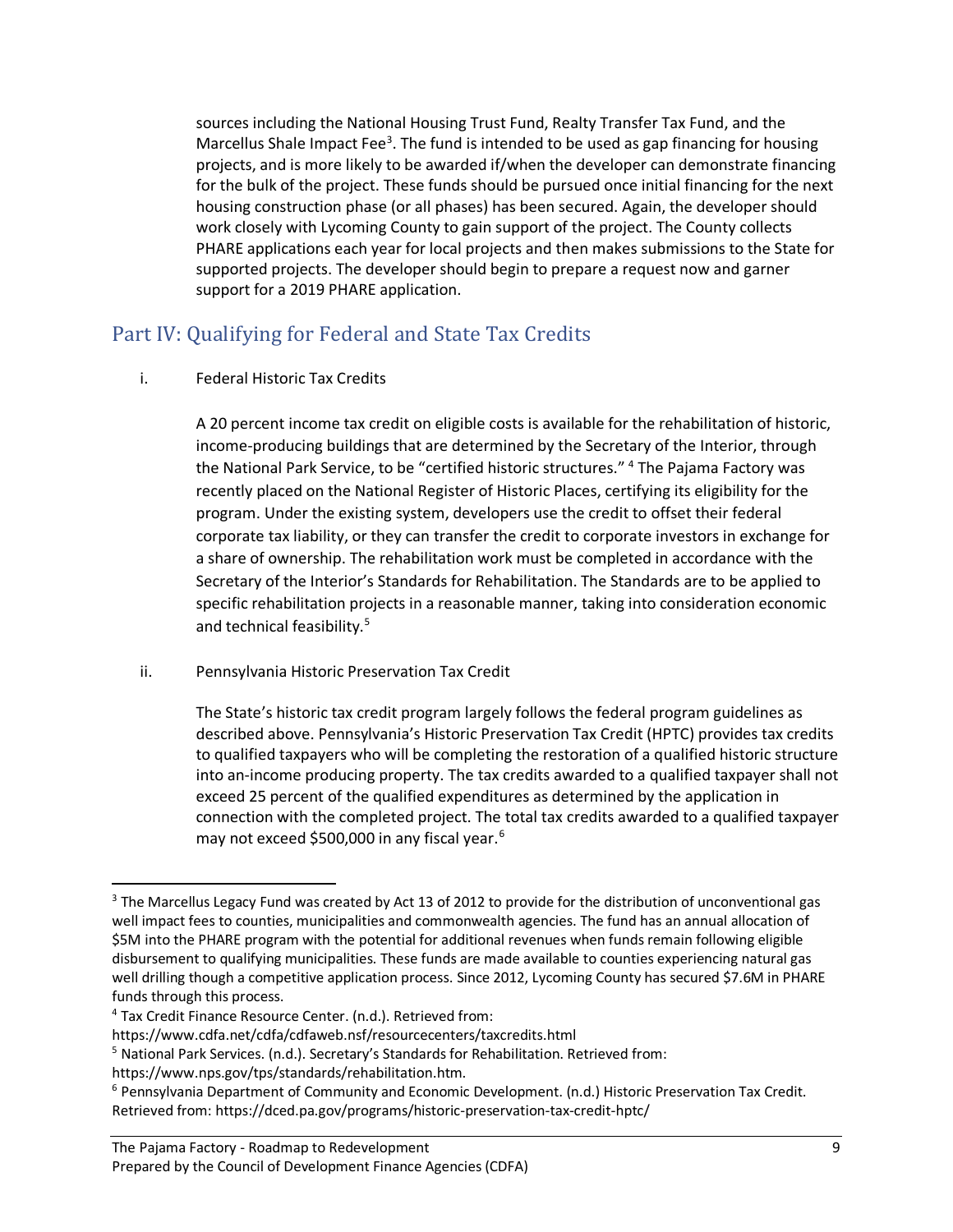#### iii. New Market Tax Credits (NMTC)

NMTC is a federal program used to incentivize economic growth and attract private investment to distressed communities. Since the Pajama Factory is located in a NMTC eligible census tract, the developer may consider pursuing this program to support the commercial uses of the Pajama Factory redevelopment. The NMTC Program can potentially generate a substantial amount of private equity (approximately 20-25 percent of project costs) for eligible projects depending on the fee structures of the Community Development Entity (CDE) providing the credits and investors. However, to be competitive projects must have a strong commercial or retail component providing direct benefit to low income persons. NMTC is intended to fill financing gaps on a project and requires that 80 percent of the total project cost be funded through other sources, including conventional lending, equity from the project owner or investors, other government or public subsidy (grants/loans, etc.), and private donations and/or fundraising. The average minimum size of most NMTC projects is around \$8M (generating under \$2M in actual funds). For the Pajama Factory, this would mean that a project scope for the future commercial use aspects (not housing) would need to be at least an \$8M improvement to pencil out favorably using NMTC. The tax credits are highly competitive and are awarded by the CDE according to the criteria described above, and the specific mission of the CDE.

#### <span id="page-9-0"></span>Part V: Pursuing Grant and Loan Opportunities (State and County)

Pennsylvania and Lycoming County have a variety of programs that can be used in combination to fund various components of the project.

i. Redevelopment Assistance Capital Program (RACP)

The Redevelopment Assistance Capital Program (RACP) is a Commonwealth grant program administered by the Office of the Budget for the acquisition and construction of regional economic, cultural, civic, recreational, and historical improvement projects.<sup>[7](#page-9-1)</sup> Potential projects are typically added to Capital Budget Project Itemization Bills by members of the House of Representatives, Senate and Administration. Projects must also complete a preaward application during an open funding round. Improvements to housing are not allowed to be the primary focus of selected projects, but "must be part of a community revitalization plan."[8](#page-9-2) Due to the Pajama Factory being located in a targeted neighborhood improvement area, and there being multiple economic development opportunities created through existing and future tenants, this project is likely to gain support despite the significant housing component. A new round of funding is likely to open in early 2019, although authorized funds for 2018 may still be available. The developer should continue to meet with the elected officials of Williamsport and Lycoming County to discuss this project and build political support.

<span id="page-9-1"></span><sup>&</sup>lt;sup>7</sup> Pennsylvania Office of the Budget. (n.d.). Redevelopment Assistance Capital Program. Retrieved from: https://www.budget.pa.gov/Programs/RACP/Pages/Main%20Page.aspx

<span id="page-9-2"></span><sup>8</sup> Pennsylvania Office of the Budget. (n.d.). RCAP Guidelines. Retrieved from:

https://www.budget.pa.gov/Programs/RACP/Program-Guidelines/Pages/Program%20Guidelines%20(default).aspx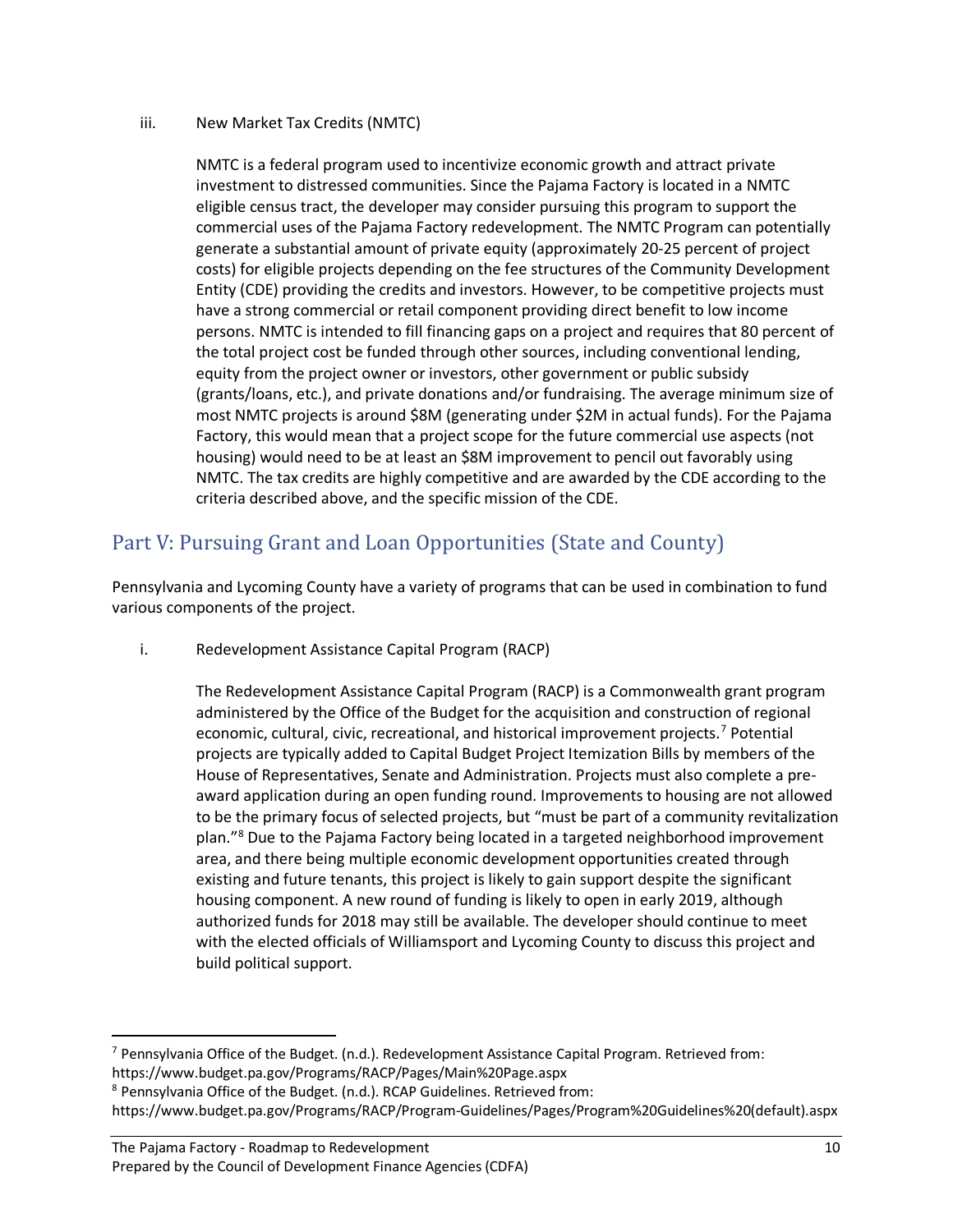ii. Lycoming County Brownfield Revolving Loan Fund (RLF)

Lycoming County was recently awarded an \$800,000 RLF grant from the U.S. Environmental Protection Agency. The funds can be loaned out at a very low interest rate for cleanup activities, including the remediation of hazardous building materials. A small amount of funds may be available in the form of a subgrant. The developer can request RLF funds for lead abatement and related costs for buildings that have yet to undergo construction.

#### <span id="page-10-0"></span>Part VI: Funding Local Trail Development on Adjacent Property

When the developer acquired the property, he also acquired a right of way for a nearby inactive railroad corridor that once provided rail access to the property. While the developer has no plan for that strip of property at this time, it may be of interest to the County for incorporation into their local trail system. A partnership for development of a multimodal trail could provide a public benefit while also boosting Pajama Factory businesses by providing additional modes of access to the property.

i. Greenways, Trails and Recreation Program (GTRP)

This funding source was established in 2012 and allocates funds to the Commonwealth Financing Authority for planning, acquisition, development, rehabilitation and repair of greenways, recreational trails, open space, parks and beautification projects using the Greenways, Trails and Recreation Program (GTRP).<sup>[9](#page-10-1)</sup>

ii. Community Conservation Partnerships Program Grants

The State's Department of Conservation and Natural Resources' Bureau of Recreation and Conservation (BRC) assists local governments with funding for projects related to parks, recreation, and conservation. The grant can fund planning, acquisition, and development of parks, motorized and non-motorized trails, and open space.[10](#page-10-2) The funds are typically reserved for local governments or conservation organizations, so a partnership with the County would be critical in gaining access to these funds.

<span id="page-10-2"></span><span id="page-10-1"></span> <sup>9</sup> Pennsylvania Department of Community & Economic Development. (n.d.) Greenways, Trails and Recreation Program. Retrieved from: https://dced.pa.gov/programs/greenways-trails-and-recreation-program-gtrp/ <sup>10</sup> Department of Conservation and Natural Resources. (n.d.) Community Conservation Partnerships Grants Program. Retrieved from: https://www.dcnr.pa.gov/Communities/Grants/Pages/default.aspx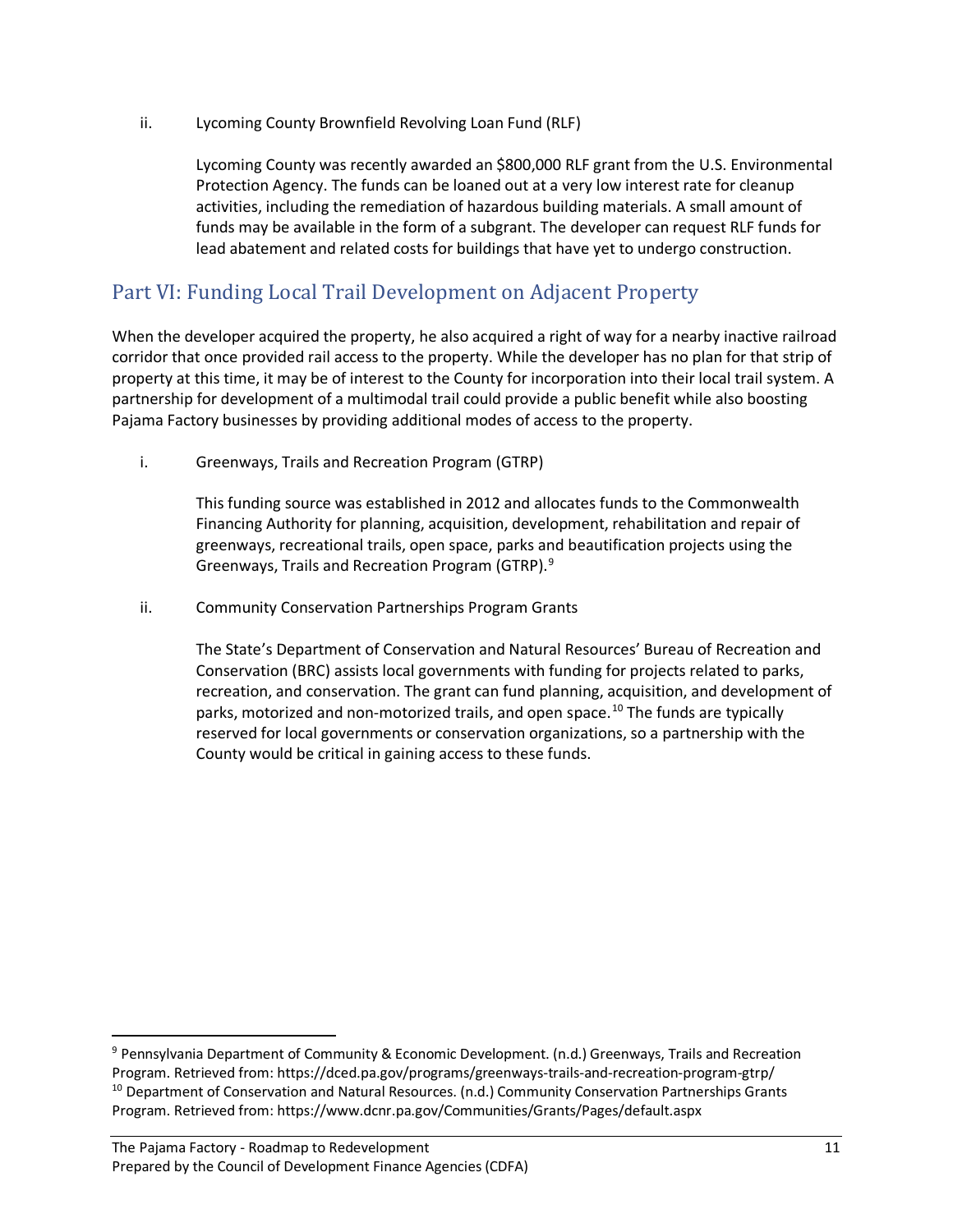## **The Pajama Factory Roadmap to Redevelopment**

### <span id="page-11-0"></span>Additional Resources

CDFA Brownfields Financing Toolkit |

İ

[http://www.cdfa.net/cdfa/cdfaweb.nsf/ord/201502\\_BF\\_Toolkit/\\$file/CDFA%20Brownfields%20Financin](http://www.cdfa.net/cdfa/cdfaweb.nsf/ord/201502_BF_Toolkit/$file/CDFA%20Brownfields%20Financing%20Toolkit%2002.02.15.pdf) [g%20Toolkit%2002.02.15.pdf](http://www.cdfa.net/cdfa/cdfaweb.nsf/ord/201502_BF_Toolkit/$file/CDFA%20Brownfields%20Financing%20Toolkit%2002.02.15.pdf)

CDFA Online Resource Database | <http://www.cdfa.net/cdfa/cdfaweb.nsf/ordsearch.html>

Pennsylvania Department of Community and Economic Development Programs and Funding | <https://dced.pa.gov/program/>

Pennsylvania Housing Finance Agency PHARE Program | <https://www.phfa.org/legislation/act105.aspx>

Lycoming County Planning and Community Development | <http://www.lyco.org/Departments/Planning-and-Community-Development>

Lycoming County 2018 PHARE Grant Program Application and Instructions | [http://www.lyco.org/Portals/1/PlanningCommunityDevelopment/Documents/Community%20Dev/Appli](http://www.lyco.org/Portals/1/PlanningCommunityDevelopment/Documents/Community%20Dev/Application_Information_and_Instructions.pdf) [cation\\_Information\\_and\\_Instructions.pdf](http://www.lyco.org/Portals/1/PlanningCommunityDevelopment/Documents/Community%20Dev/Application_Information_and_Instructions.pdf)

Pennsylvania Low Income Housing Tax Credit | <https://www.phfa.org/mhp/developers/lihtc.aspx>

The Pajama Factory Website | <http://www.pajamafactory.net/>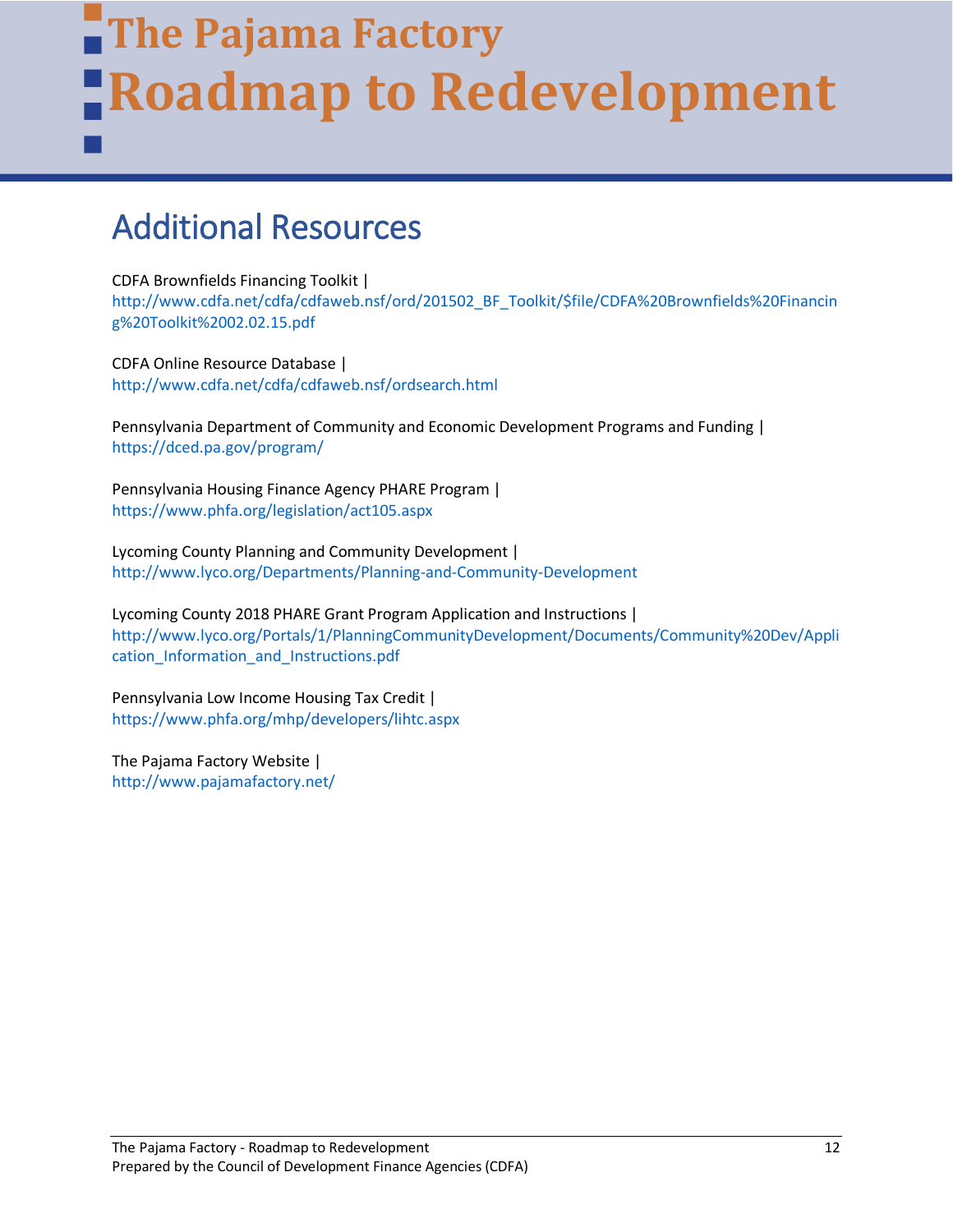## <span id="page-12-0"></span>Acknowledgments

A Project Response Team site visit requires a significant commitment of time and resources. The authors would like to recognize the commitments of many individuals throughout this process. Firstly, the authors would like to thank the following individuals and organizations for their involvement:

| <b>Randy Allison</b>  |
|-----------------------|
| Scott Dunkelberger    |
| Jason Fink            |
| Brenda Holdren        |
| Clay Lambert          |
| <b>Bryce Maretzki</b> |
| <b>Chelsea Myers</b>  |
| Jenny Picciano        |
| Stephanie Young       |
| Kim Wheeler           |
| Mark Winkleman        |

#### *Individuals Organizations/Groups*

City of Williamsport Planning Department

Lycoming County Planning and Community Development

Pajama Factory, LLC and PJ Holdings

Pennsylvania Department of Community and Economic Development

Pennsylvania Housing and Finance Authority

Small Business Development Center

Williamsport/Lycoming Chamber of Commerce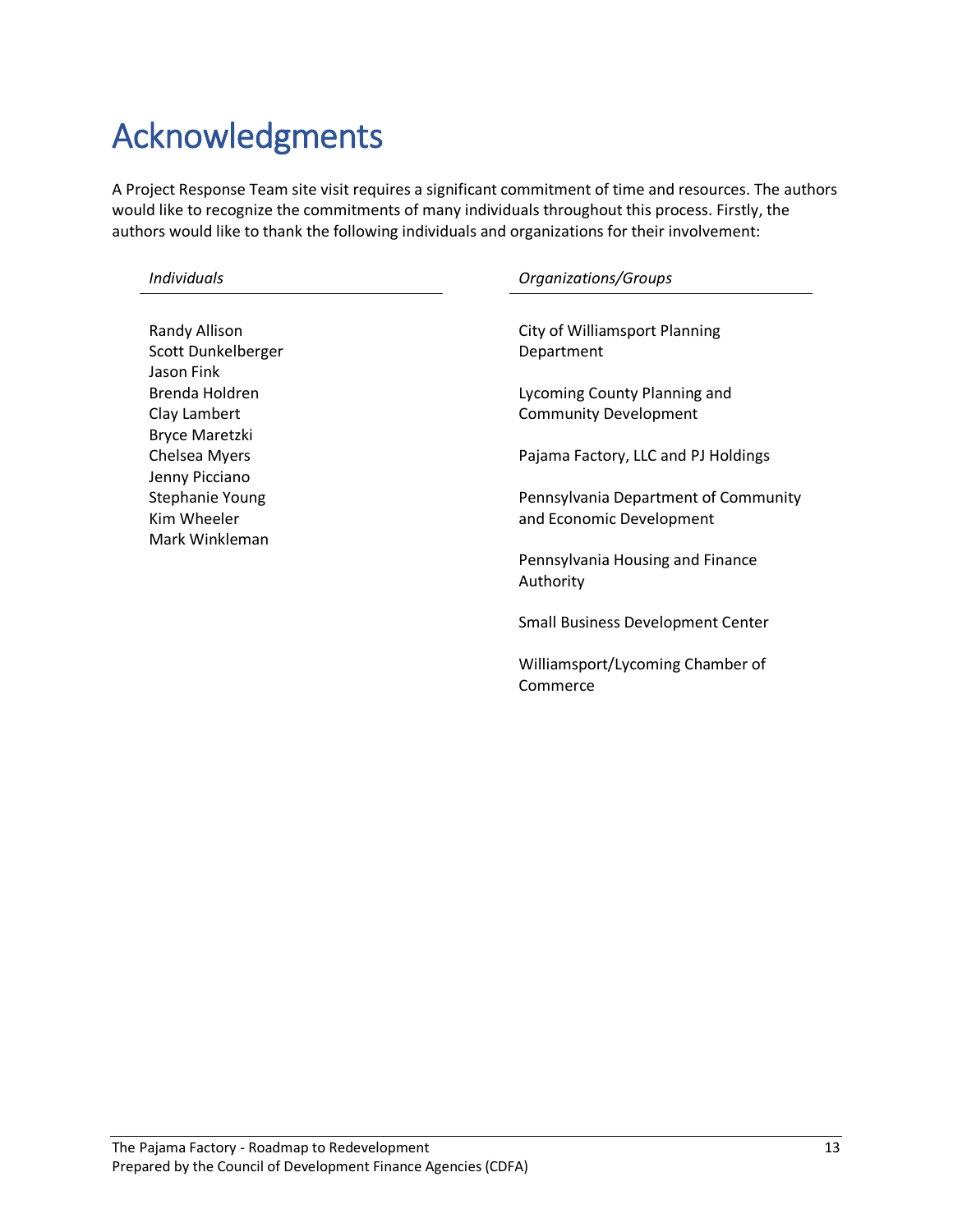## <span id="page-13-0"></span>About the Authors

The *Roadmap to Redevelopment Plan* was authored by the Council of Development Finance Agencies (CDFA), a national association dedicated to the advancement of development finance concerns and interests. Learn more about CDFA at www.cdfa.net.

The CDFA project team consisted of the following individuals:

Emily Moser, Program Manager Steve Riester, Manager, Research and Technical Assistance

CDFA was advised during the Brownfields Project Response Team site visit by a team of technical assistance advisors:

Jong Nee, Member Nee Plata Law

Michael Pehur, Development and Finance Consulting Director Duane Morris Government Strategies